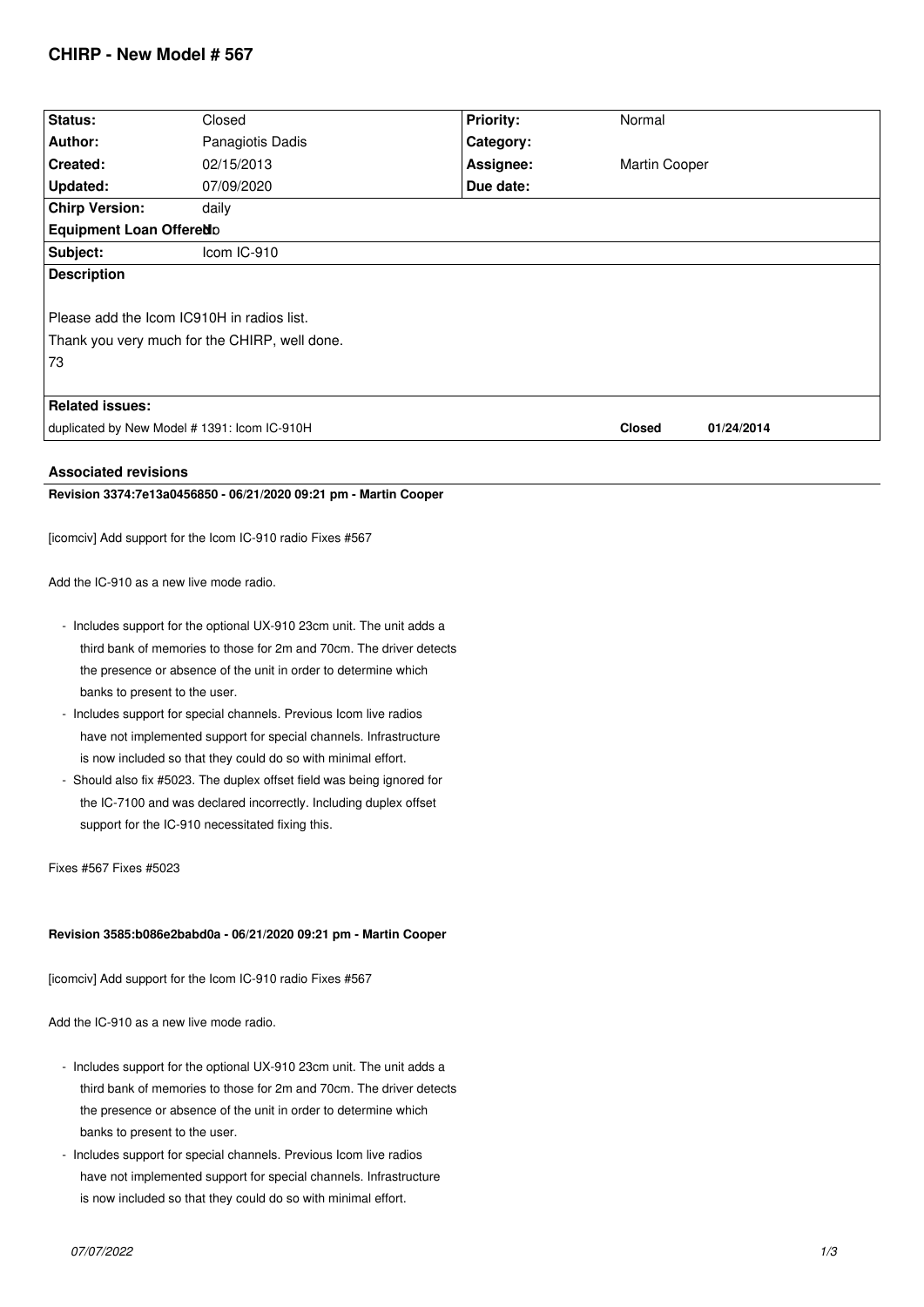*- Should also fix #5023. The duplex offset field was being ignored for the IC-7100 and was declared incorrectly. Including duplex offset support for the IC-910 necessitated fixing this.*

#### *Fixes #567 Fixes #5023*

*(cherry picked from commit 77fe9b1b96767a202a1e4f83fbe7850373892e59)*

#### **Revision 3383:225af1230045 - 07/09/2020 11:25 pm - Dan Smith**

*Fix ic910 driver when not initialized with a serial connection*

*During things like the make\_supported.py tool, or opening a file, we initialize the radio drivers without a valid serial connection. The ic910 driver can't detect the presence of the 23cm unit in these cases (only the former, since it's a live radio), so just protect against that here.*

*Related to the fix for #567*

## **Revision 3586:5443aa9f70d7 - 07/09/2020 11:25 pm - Dan Smith**

*Fix ic910 driver when not initialized with a serial connection*

*During things like the make\_supported.py tool, or opening a file, we initialize the radio drivers without a valid serial connection. The ic910 driver can't detect the presence of the 23cm unit in these cases (only the former, since it's a live radio), so just protect against that here.*

*Related to the fix for #567*

*(cherry picked from commit 072be1827486941d428d3c9f4eb74d4944bea758)*

#### **History**

# **#1 - 02/15/2013 09:24 am - Tom Hayward**

*- Tracker changed from Feature to New Model*

*- Equipment Loan Offered set to No*

#### **#2 - 02/12/2017 03:46 pm - Tim Smith**

*- Subject changed from IC-910 to Icom IC-910*

### **#3 - 06/21/2020 12:00 pm - Martin Cooper**

- *Status changed from New to In Progress*
- *Assignee set to Martin Cooper*
- *Target version set to chirp-daily*
- *% Done changed from 0 to 90*
- *Chirp Version changed from 0.3.0 to daily*

#### **#4 - 07/09/2020 03:27 pm - Anonymous**